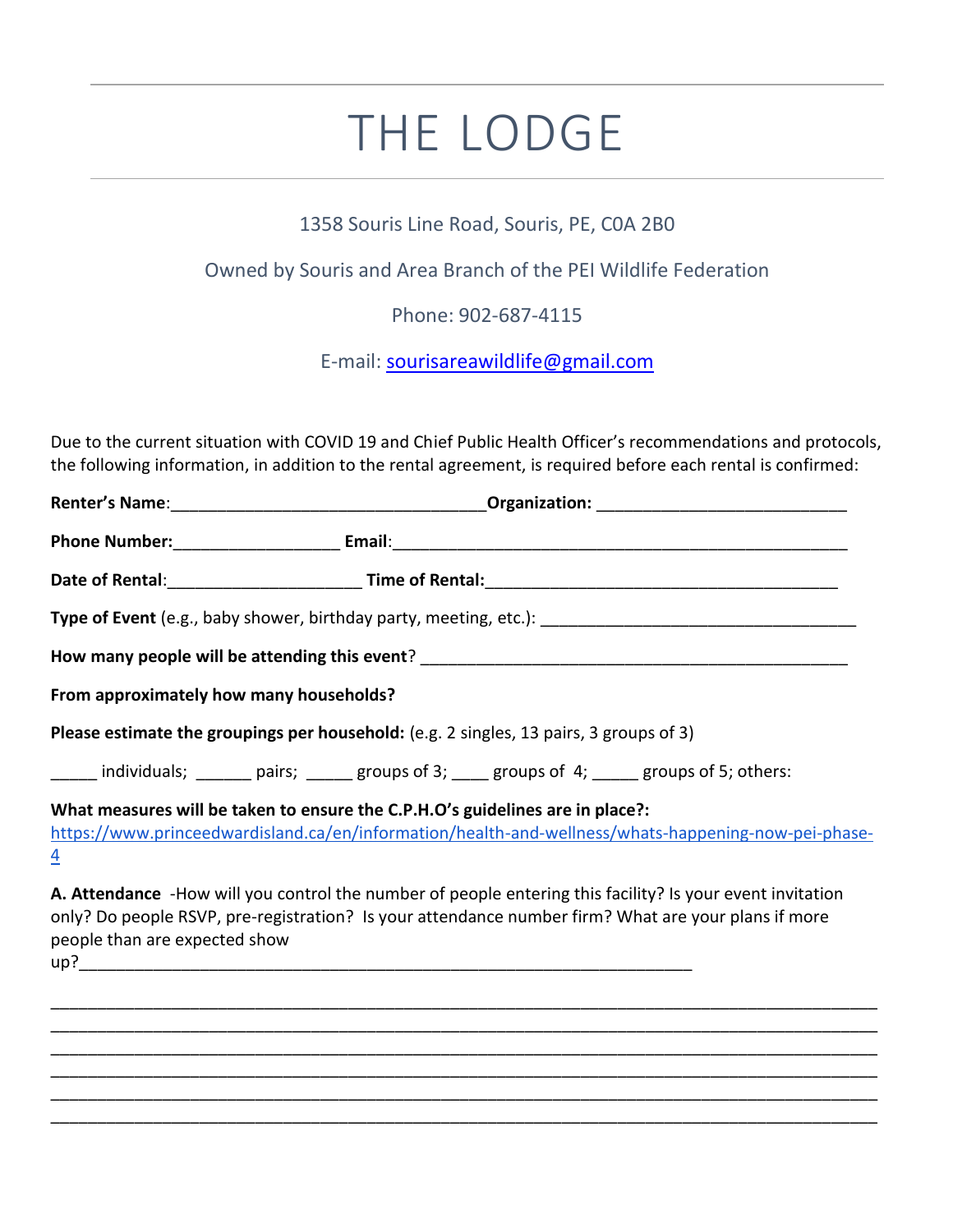## **B. Masks/Physical Distancing**:

**C. Food**: No buffets or potlucks. People should be seated to be served. No sharing of utensils.

\_\_\_\_\_\_\_\_\_\_\_\_\_\_\_\_\_\_\_\_\_\_\_\_\_\_\_\_\_\_\_\_\_\_\_\_\_\_\_\_\_\_\_\_\_\_\_\_\_\_\_\_\_\_\_\_\_\_\_\_\_\_\_\_\_\_\_\_\_\_\_\_\_\_\_\_\_\_

**D. Exclusion of those who are showing symptoms**:

**\*Contact tracing must be done at each rental so please keep a list of names and phone numbers of those attending your event. This list can be destroyed after 30 days.**

\_\_\_\_\_\_\_\_\_\_\_\_\_\_\_\_\_\_\_\_\_\_\_\_\_\_\_\_\_\_\_\_\_\_\_\_\_\_\_\_\_\_\_\_\_\_\_\_\_\_\_\_\_\_\_\_\_\_\_\_\_\_\_\_\_\_\_\_\_\_\_\_\_\_\_\_\_\_\_\_\_\_\_\_\_\_\_\_\_ \_\_\_\_\_\_\_\_\_\_\_\_\_\_\_\_\_\_\_\_\_\_\_\_\_\_\_\_\_\_\_\_\_\_\_\_\_\_\_\_\_\_\_\_\_\_\_\_\_\_\_\_\_\_\_\_\_\_\_\_\_\_\_\_\_\_\_\_\_\_\_\_\_\_\_\_\_\_\_\_\_\_\_\_\_\_\_\_\_ \_\_\_\_\_\_\_\_\_\_\_\_\_\_\_\_\_\_\_\_\_\_\_\_\_\_\_\_\_\_\_\_\_\_\_\_\_\_\_\_\_\_\_\_\_\_\_\_\_\_\_\_\_\_\_\_\_\_\_\_\_\_\_\_\_\_\_\_\_\_\_\_\_\_\_\_\_\_\_\_\_\_\_\_\_\_\_\_\_ \_\_\_\_\_\_\_\_\_\_\_\_\_\_\_\_\_\_\_\_\_\_\_\_\_\_\_\_\_\_\_\_\_\_\_\_\_\_\_\_\_\_\_\_\_\_\_\_\_\_\_\_\_\_\_\_\_\_\_\_\_\_\_\_\_\_\_\_\_\_\_\_\_\_\_\_\_\_\_\_\_\_\_\_\_\_\_\_\_ \_\_\_\_\_\_\_\_\_\_\_\_\_\_\_\_\_\_\_\_\_\_\_\_\_\_\_\_\_\_\_\_\_\_\_\_\_\_\_\_\_\_\_\_\_\_\_\_\_\_\_\_\_\_\_\_\_\_\_\_\_\_\_\_\_\_\_\_\_\_\_\_\_\_\_\_\_\_\_\_\_\_\_\_\_\_\_\_\_

**\*\* Reminder that NO alcohol is allowed inside or outside this facility without a special occasion permit from the PEILCC**

**\*\*\*Souris and Area Branch of the PEI Wildlife Federation reserves the right to terminate the rental at the expense of the renter and refuse further rentals to the organization or person signing this form, should the expectations of this form and the signed rental agreement not be met.**

**By signing below, I agree to the above conditions and requirements during the rental date specified above.**

| Signature |  |  |
|-----------|--|--|
|-----------|--|--|

Signature \_\_\_\_\_\_\_\_\_\_\_\_\_\_\_\_\_\_\_\_\_\_\_\_\_\_ Date\_\_\_\_\_\_\_\_\_\_\_\_\_\_\_\_\_\_\_\_\_\_\_

**Considerations when planning an event:** 

**Food Premises: [https://www.princeedwardisland.ca/en/information/health-and-wellness/food-premises](about:blank)[guidance](about:blank)**

**Gatherings Guidance:**

**[https://www.princeedwardisland.ca/en/information/health-and-wellness/gatherings-guidance-phase-4](about:blank)**

**Wearing Non-Medical Masks:**

**[https://www.princeedwardisland.ca/en/information/health-and-wellness/wearing-non-medical-masks](about:blank)[community](about:blank)**